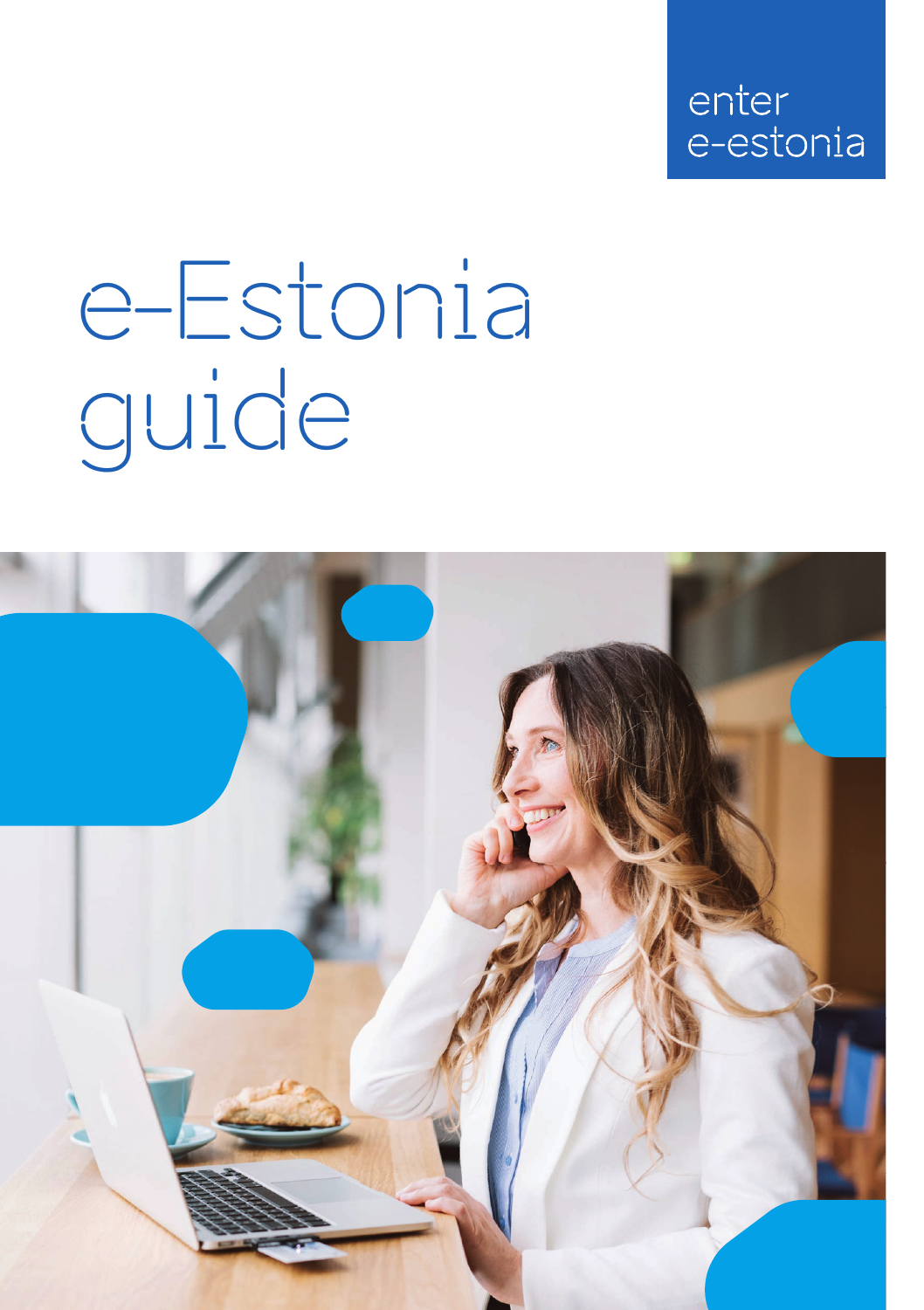The most advanced digital society in the world

– Wired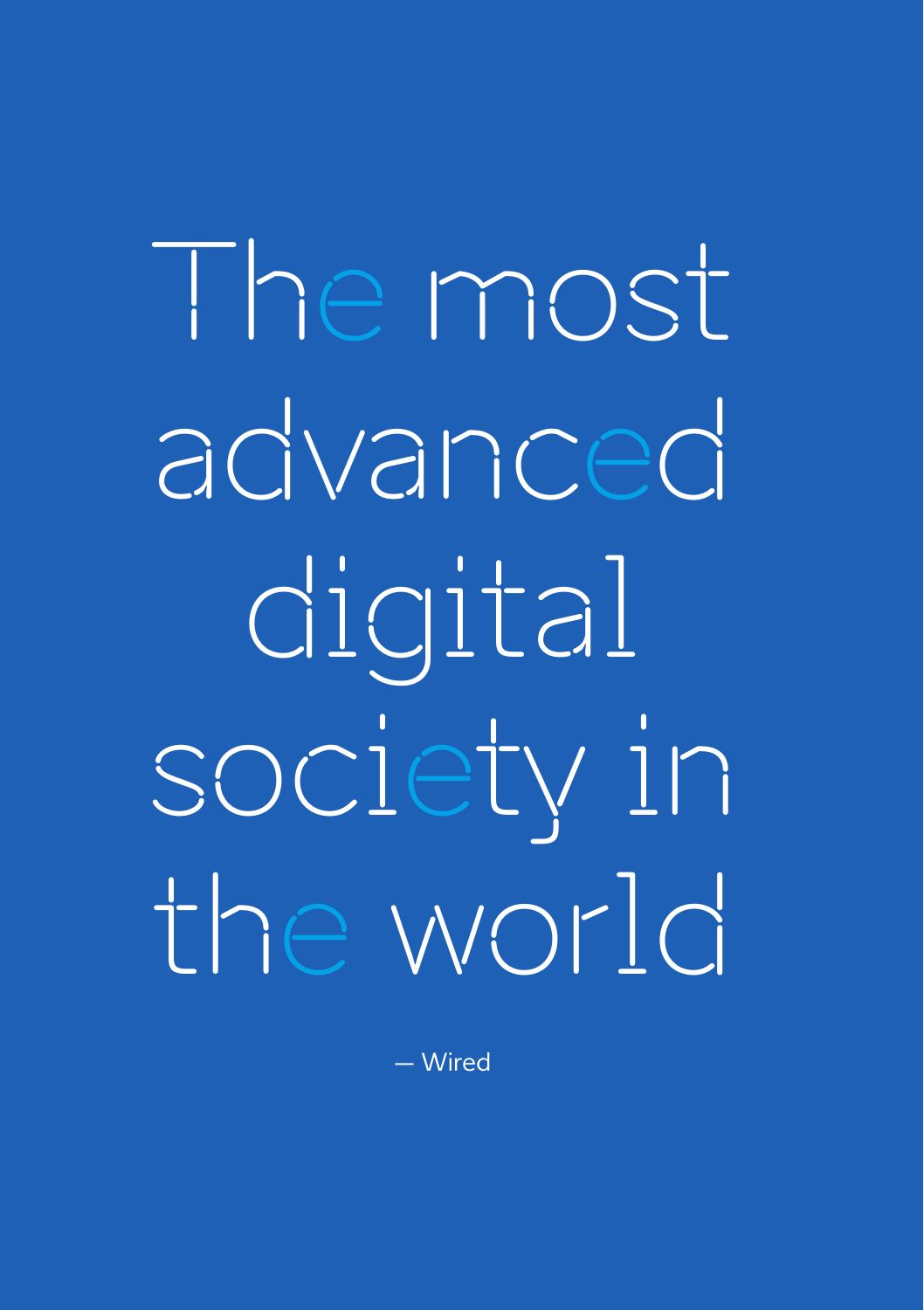Estonians are pathfinders, who have built an efficient, secure, and transparent ecosystem that saves time and money. e-Estonia invites you to join us on a digital journey.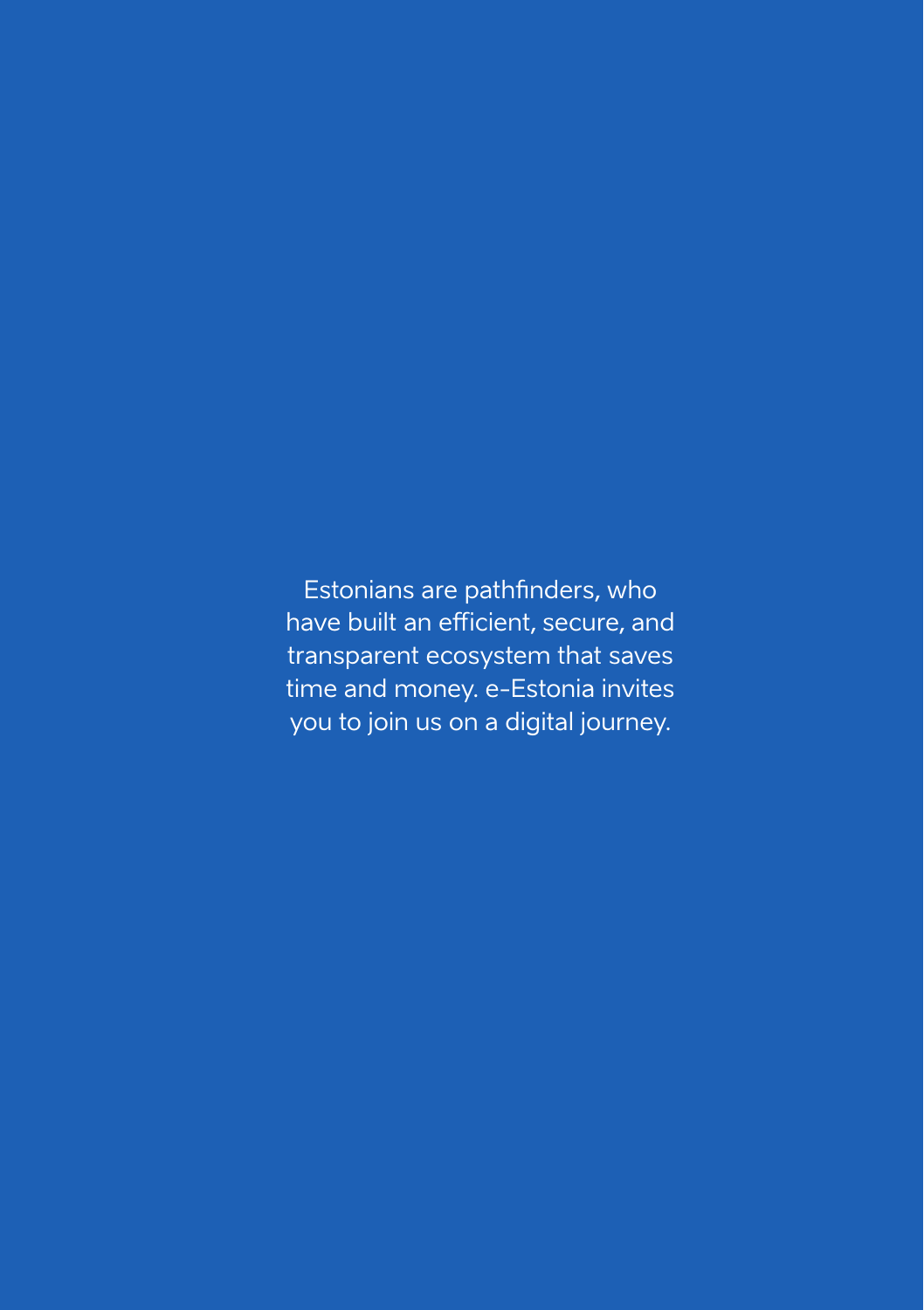# about Estonia



|                         | Situated: on the Gulf of Finland |
|-------------------------|----------------------------------|
| Population: 1.3 million |                                  |
| Language: Estonian      |                                  |
|                         | Size: 45,339 sq. km              |
| Capital city: Tallinn   |                                  |
| Currency: Euro          |                                  |
|                         | Government: Parliamentary        |
|                         | democracy                        |
|                         | Member of: EU, NATO, WTO,        |
|                         | <b>OECD, DIGITAL 5</b>           |

Estonia is an innovative nation in Northern Europe known for its digital ambitions. Thanks to smart e-solutions created here, it takes only a few hours to start a company and minutes to declare taxes. The nation is in the top countries in Europe in terms of startups per capita and ranks first in the Entrepreneurship Index by the WEF.

However – there's a lot more to discover! We have world-famous choir music and Simple Session – the most international action sporting event in the world. Meanwhile, we hold the fourth place in urban air quality in the world, with forests covering about half of Estonian territory. And still, as a digital society, almost 90% of Estonian households have broadband coverage.

### **Discover, what our innovative**  country has to offer!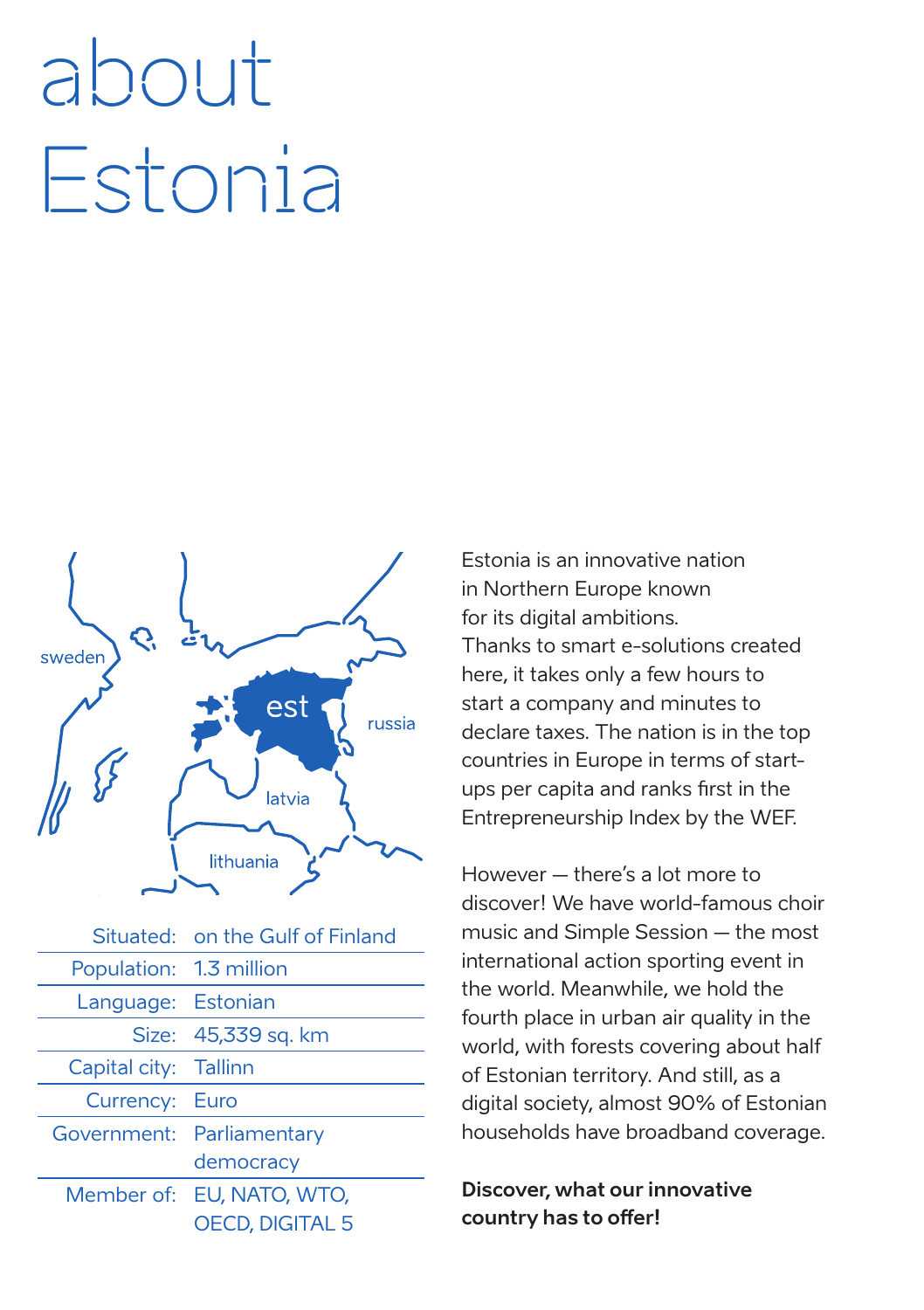# the journey of a digital pathfinder



Siim Sikkut Estonian Government Chief Information Officer

Estonia, as a small country, has never enjoyed abundant natural resources or a huge internal market. Yet, we do have a lot of industrious and entrepreneurial people. In fact, according to the World Economic Forum, we are the most entrepreneurial country in Europe.

Estonia has realised that our size is actually an advantage which helps us create effective solutions that the world needs. That´s probably the reason Estonia is among the top countries in Europe ranked by start-ups per capita. The examples range from the private sector's Skype to the e-Residency program created by government. e-Residency is our governmental startup with great potential to revolutionize location-independent, global business management. (If you haven't joined yet, you should – visit e-resident.gov.ee).

In just the last few decades, Estonia has become a place where new solutions get their start. We are used to being pathfinders in digital society and government. What began slowly, step-by-step, has become our nation's calling card. Estonian tech startups are also disrupting industry verticals one by one. Our credo: We constantly seek and develop new digital solutions that allow things to get done faster, better, and cheaper. Estonian digital solutions, in government and beyond, are geared for practical benefits – not just the cool factor (though they are cool, too).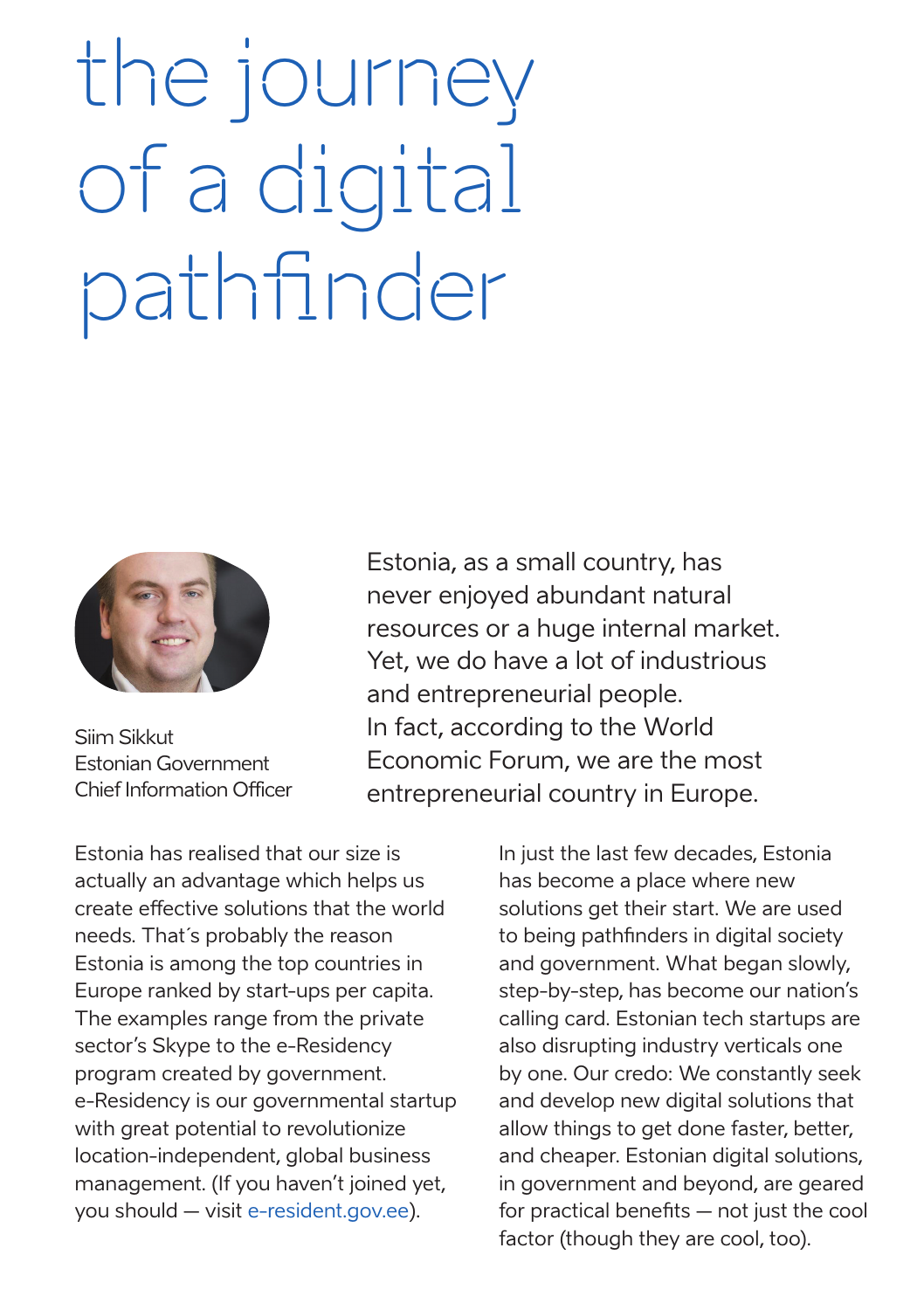Our credo: We constantly seek and develop new digital solutions that allow things to get done faster, better, and cheaper



Of course, every coin has two sides. In the complicated IT world, you can expect to sometimes err. For a country which has consciously chosen a pathfinder role, adopted rapid reforms, and been a role model for the creation of new solutions, it is inevitable that things sometimes go wrong. It is important to stick to your principles, learn from your mistakes (quickly!), and to talk about them openly – features common to true experts. This is how a successful digital society was built in Estonia, and it's the way we intend to continue.

We have built a digital government and society from scratch, and so can you. Today, Estonia has shared its e-governance journey with 60 governments that follow our example and employ our competence. If you want to see how a truly successful information society works, come to Estonia – or start by checking out e-estonia.com. Our private companies, experts as well as government officials are happy to share our digital know-how and solutions to make the world a more efficient place.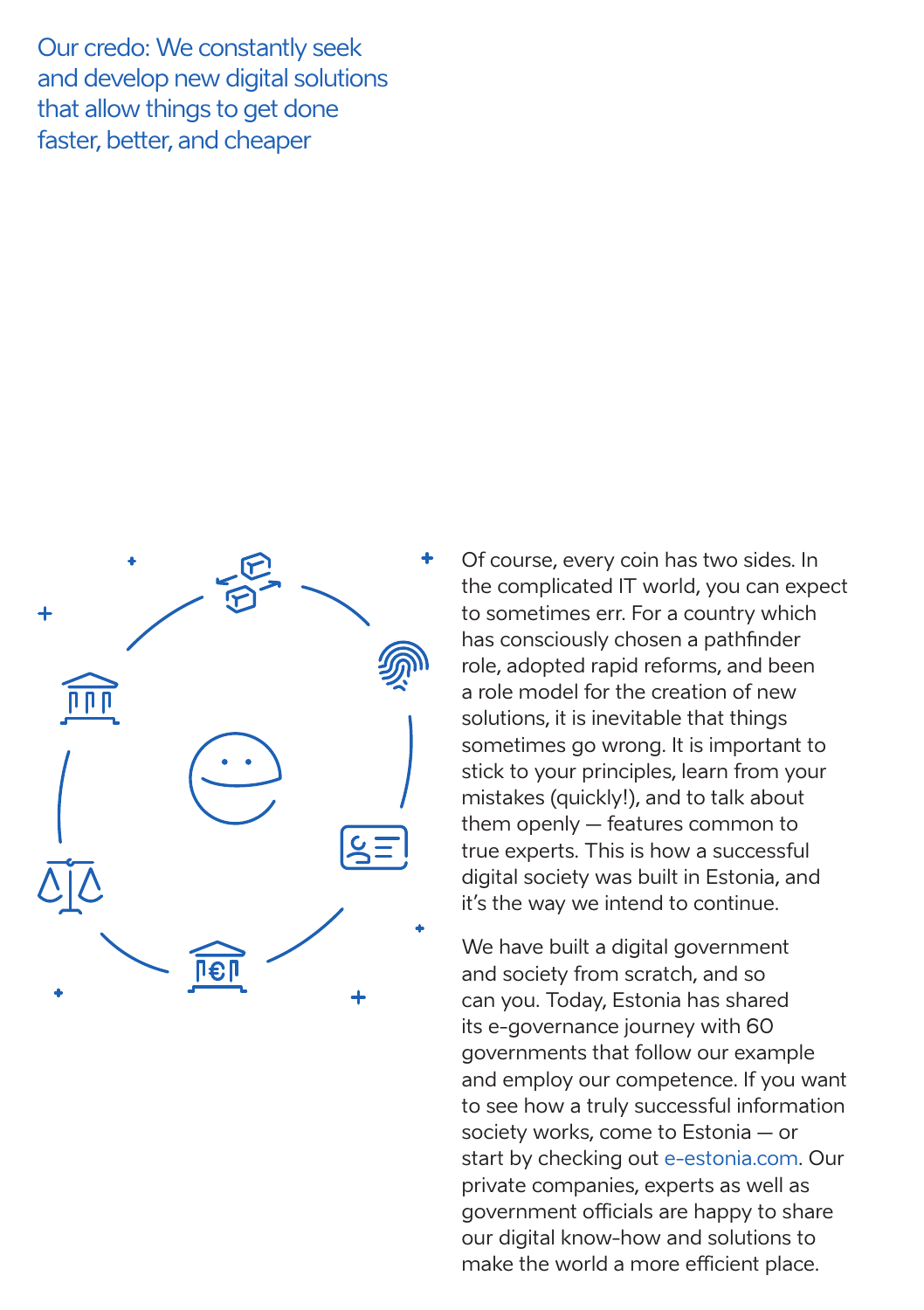we have built a digital society and so can you

e-Estonia is an incredible success story that grew out of a partnership between a forward-thinking government, a proactive IT sector, and a switched-on, tech-savvy population. Being a pathfinder in public sector e-services meant that nothing was prepared for us – we had to cut our own trail to discover how to provide services in a form that did not yet exist, and which could be available to everyone 24/7.

Here are some indicators that show how IT-solutions have improved everyday life in Estonia.



#### **Savings and efficiency:**

- At least 2% of state GDP is saved due to collective use of digital signatures
- More than 800 years of working time saved annually thanks to data exchange
- Time to establish a business reduced from 5 days to 3 hours



#### **Financial indicators:**

- 98% of companies are established online - 99% of banking

transactions are online

- 95% of tax declarations are filed online – it takes only 3 minutes!



- **e-Government indicators:** - 98% of Estonians
- have a national ID-card - Over 30,000 people

have applied for e-Residency - Over 30% of Estonian voters from 116 countries use i-Voting in Estonian elections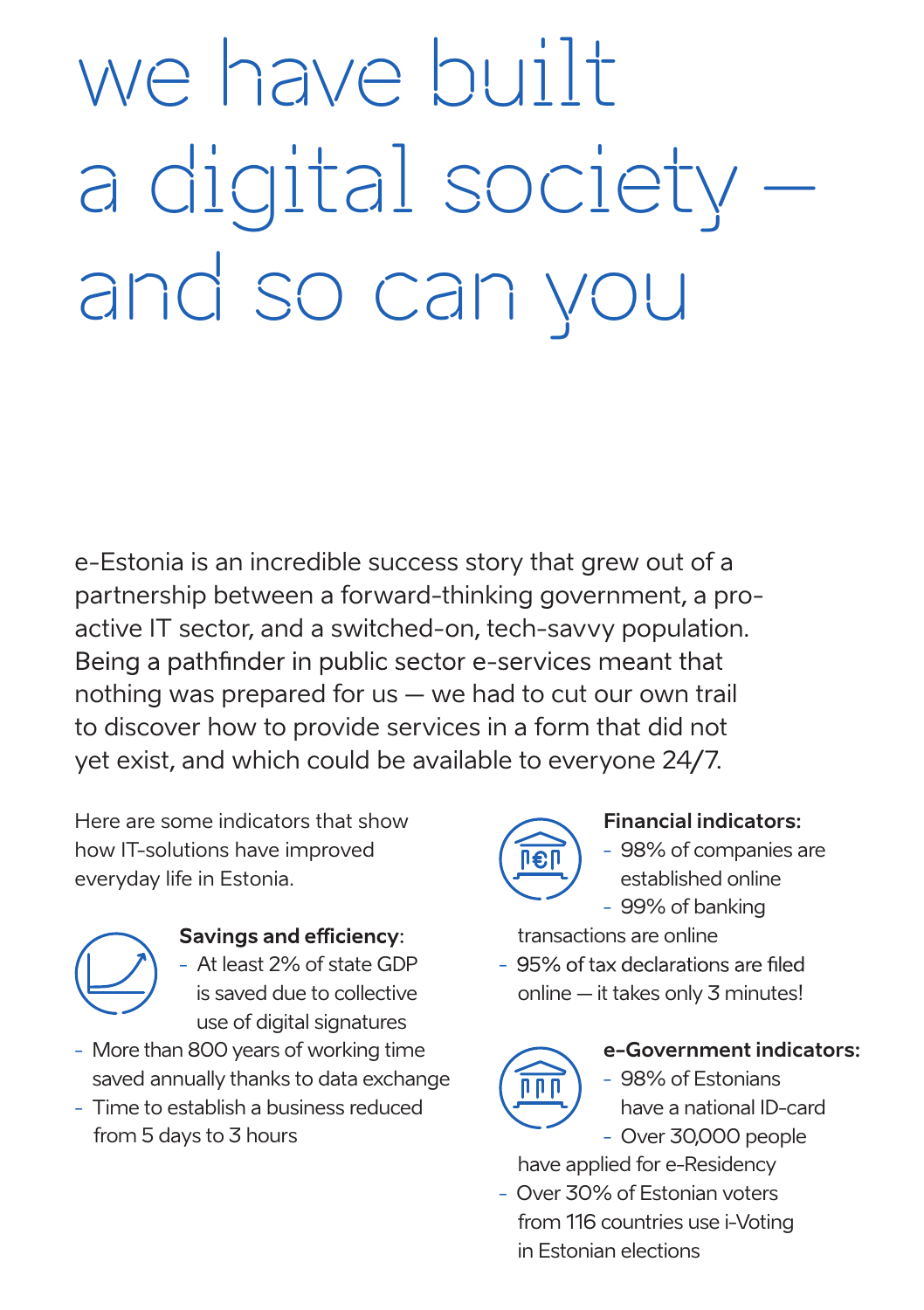# In 2007, Estonia set a world record for establishing a company online in 18 minutes



### **Healthcare:**

- 97% of patients have countrywide-accessible digital records
- 99% of prescriptions are digital
- 500,000 queries by doctors and 300,000 queries by patients every year



#### **X-Road data exchange platform:**

- 99% of public services online with 24/7 access
- 500 million queries annually via X-Road
- No system downtime since 2001



# **Public safety:**

- Police work has become 50 times more effective thanks to IT solutions
- e-Police system available in police cars unites over 15 databases, including those of Schengen and Interpol
- Estonia was the first country in the EU to legalise testing self-driving vehicles on public roads



# **Cyber security:**

- Locked Shields is the world's largest and most advanced international
- technical live-fire cyber defence exercise – it takes place annually in Estonia concurrent with the CYCON conference
- Estonian government started live tests with KSI Blockchain technology in 2008. Today, KSI Blockchain service is available globally in more than 180 countries
- Estonia hosts the NATO Cooperative Cyber Defence Centre of Excellence and European IT agency



# **Education:**

- First in Europe in the OECD PISA test - Two times more students

in ICT-related courses on the average than in developed countries

- 85% of schools use e-School where one million grades are entered every day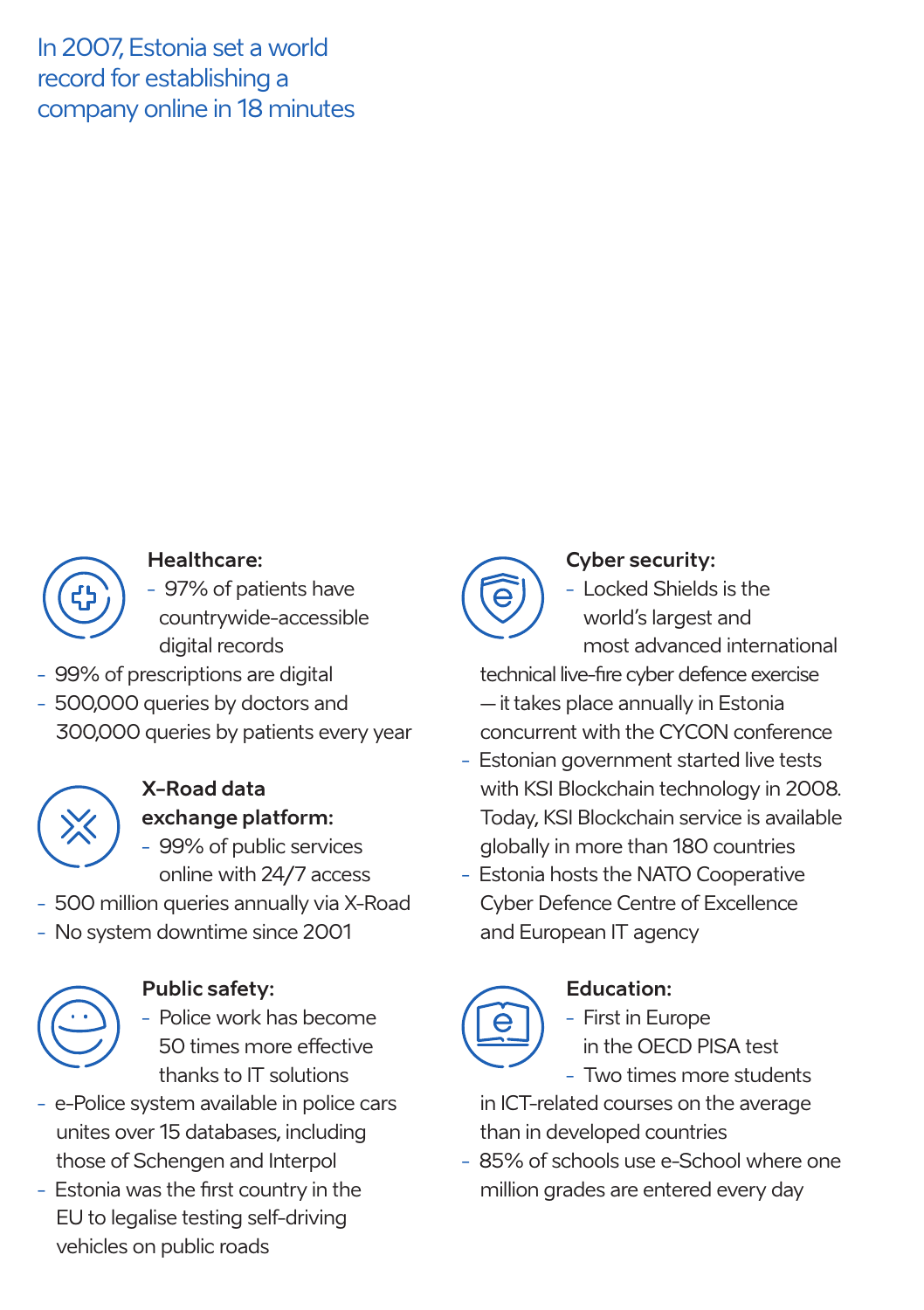# our success story

When Estonia started building our information society about two decades ago, there was no digital data being collected about our citizens. The general population did not have the internet or even devices with which to use it. It took great courage to invest in IT solutions and take the information technology route. Here are some of our best e-solutions that have led to Estonia becoming one of the world's most developed digital societies.

#### **Principles of Estonian e-governance:**

- **Decentralisation** There's no central database and every stakeholder, whether a government department, ministry, or business, gets to choose its own system.
- **Interconnectivity** All system elements exchange data securely and work smoothly together.
- **Integrity** All data exchanges, M2M communications, data at rest, and log files are, thanks to KSI blockchain technology, independent and fully accountable.

may use the infrastructure and it works as an open source.

- **No legacy** Continuous legal change and organic improvement of the technology and law.
- **Once-only** Data is collected only once by an institution, eliminating duplicated data and bureaucracy.
- **Transparency** Citizens have the right to see their personal information and check how it is used by the government via log files.

No. 1 in Freedom of the Net (Freedom House 2016)

- **Open platform** – Any institution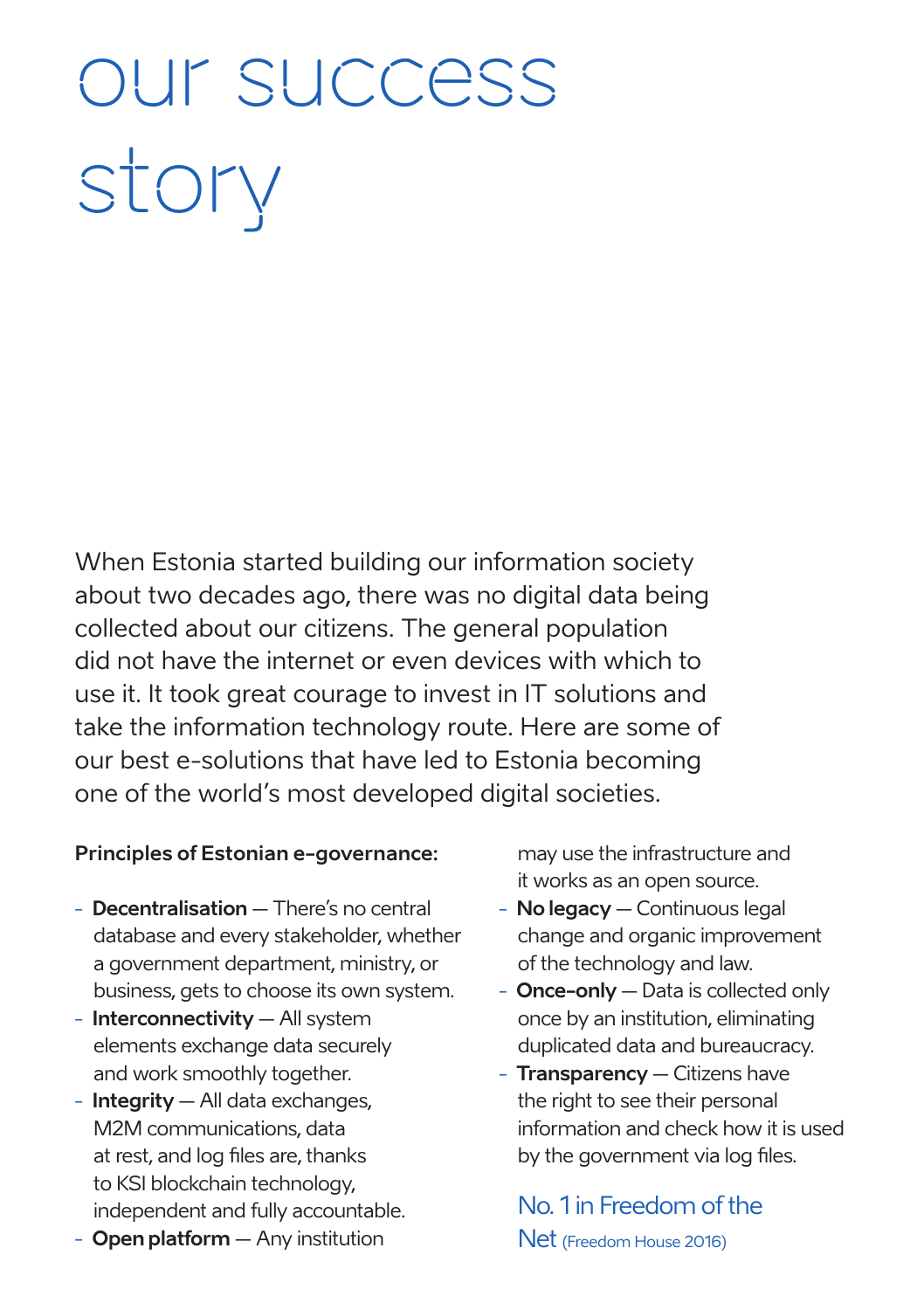# the journey of e-Estonia

#### **e-Tax board**

Electronic tax filing system. Each year, around 95% of all tax declarations in Estonia are filed electronically.

#### **Population Register**

The state's database for holding basic information about each person living in Estonia.

#### **X-Road**

The backbone of e-Estonia. Invisible yet crucial, it allows the nation's public and private sector e-Service databases to link up and function in harmony.

#### **ID-card**

Estonia has by far the most highly-developed national ID card system in the world. Much more than a legal photo ID, the mandatory national card also provides digital access to all of Estonia's secure e-services.



#### **m-Parking**

Mobile Parking is a convenient system that can be used in privately-owned and public parking facilities in Estonia, allowing drivers to pay for parking using their mobile phones.

#### **e-School**

One of the most widely used web applications for schools in Estonia, it provides an easy way for parents, teachers, and children to collaborate and organise all needed information for teaching and learning.

#### **Digital signature**

Since 2002, every Estonian resident has been able to provide a digital signature. Today, this is done via IDcard, Mobile-ID, or Smart-ID, for safe identification and use of e-services.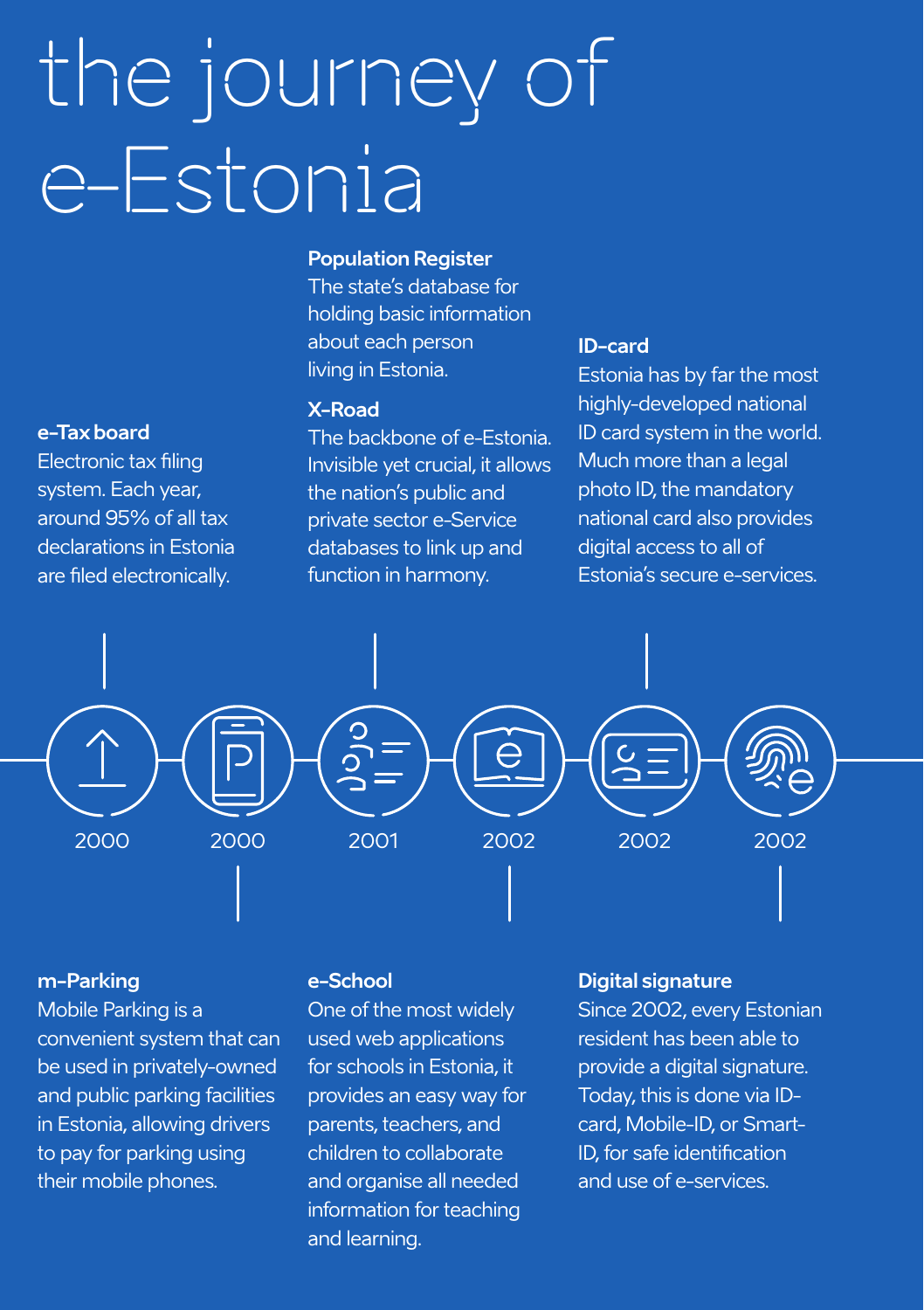#### **ID bus ticket**

On buses and trams, a passenger may dial a telephone number to buy a ticket or a monthly pass. Because the ticket is tied to the passenger's stateissued ID code, any ticket controller who checks the passenger's ID Card will instantly see that a ticket has been purchased.

### **Estonian Education Information System** A state database that brings together all information related to education in Estonia.

#### **Mobile-ID**

Allows people to use a mobile phone as a form of secure digital ID. Like the ID-card, it can be used to access secure e-services and digitally sign documents but has the added advantage of not requiring a card reader.



#### **e-Land Registry**

A one-of-a-kind web application that contains information on all property ownership and rights for properties and land parcels.

#### **i-Voting**

A unique solution that simply and conveniently helps engage people in the governance process. In 2005, Estonia became the first country in the world to hold nationwide elections using this method.

#### **e-Police system**

Involves two main tools: a mobile workstation installed in each patrol car, and a positioning system that shows headquarters every officer's location and status.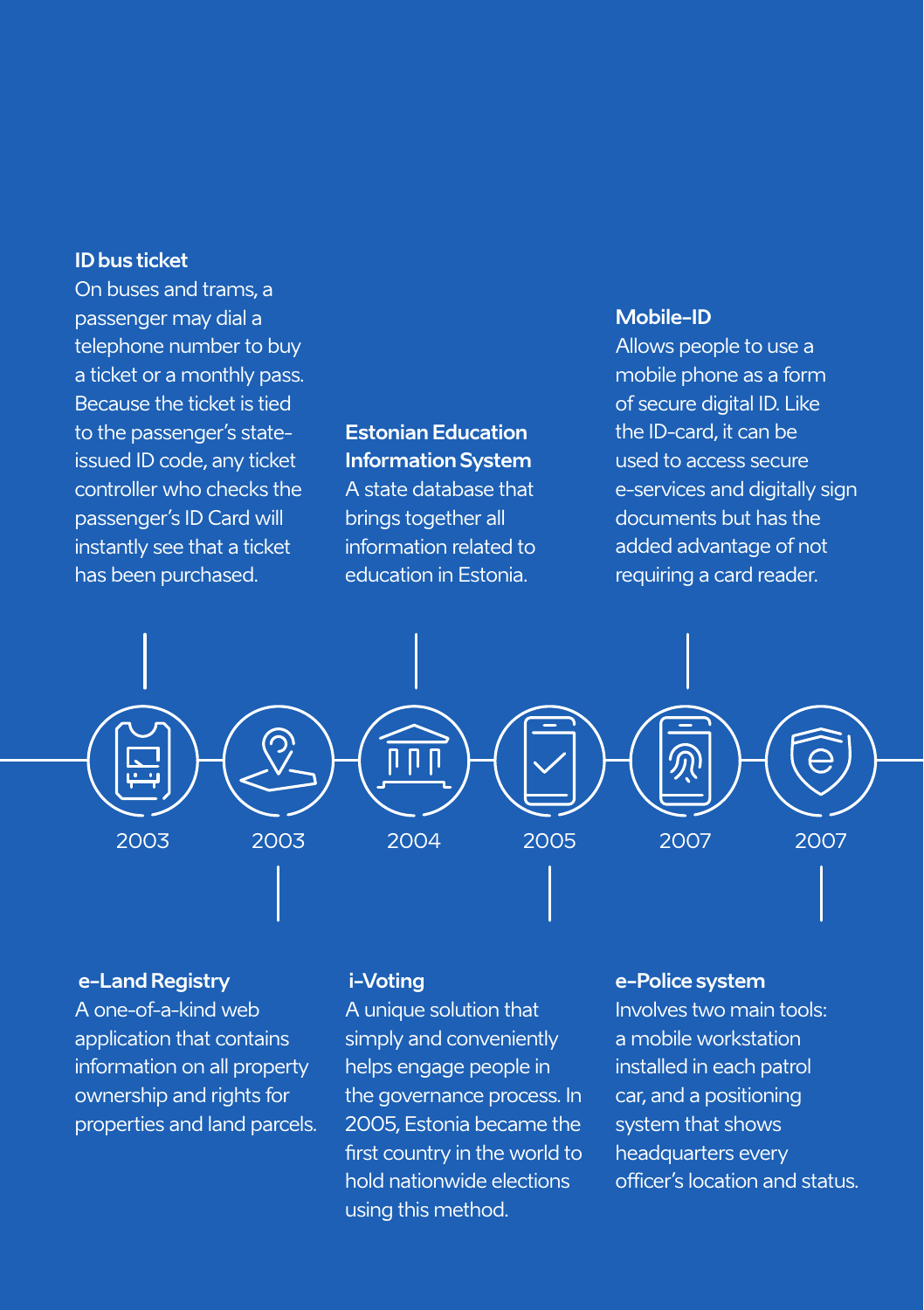#### **Keyless Signature Infrastructure**

A blockchain technology designed in Estonia and used since 2012 to make sure networks, systems, and data, such as national health, judicial, legislative, security, and commercial code systems, are free of compromise, all while retaining 100% data privacy.

#### **e-Prescription**

A centralised paperless system for issuing and handling medical prescriptions. At the pharmacy, all a patient needs to do is present an ID-card. The pharmacist then retrieves the patient's prescription from the system and issues the medicine if it has been prescribed to the patient.

# **EV quick-charging network**

The charging infrastructure project created an Estonian network of quick chargers. Quick chargers for electric cars blanket Estonia today and ensure freedom of movement for drivers of electric cars.



#### **e-Health system**

A nationwide system integrating data from Estonia's healthcare providers to create a common record every patient can access online.

#### **Smart Grid**

A digitally enabled electrical grid that gathers, distributes, and acts upon information regarding the behaviour of all participants (suppliers and consumers) in order to improve the efficiency, importance, reliability, economics, and sustainability of electricity services.

#### **X-Road Europe**

Estonia was the first in the world to interconnect decentralized components of state- and public sector databases at the national level.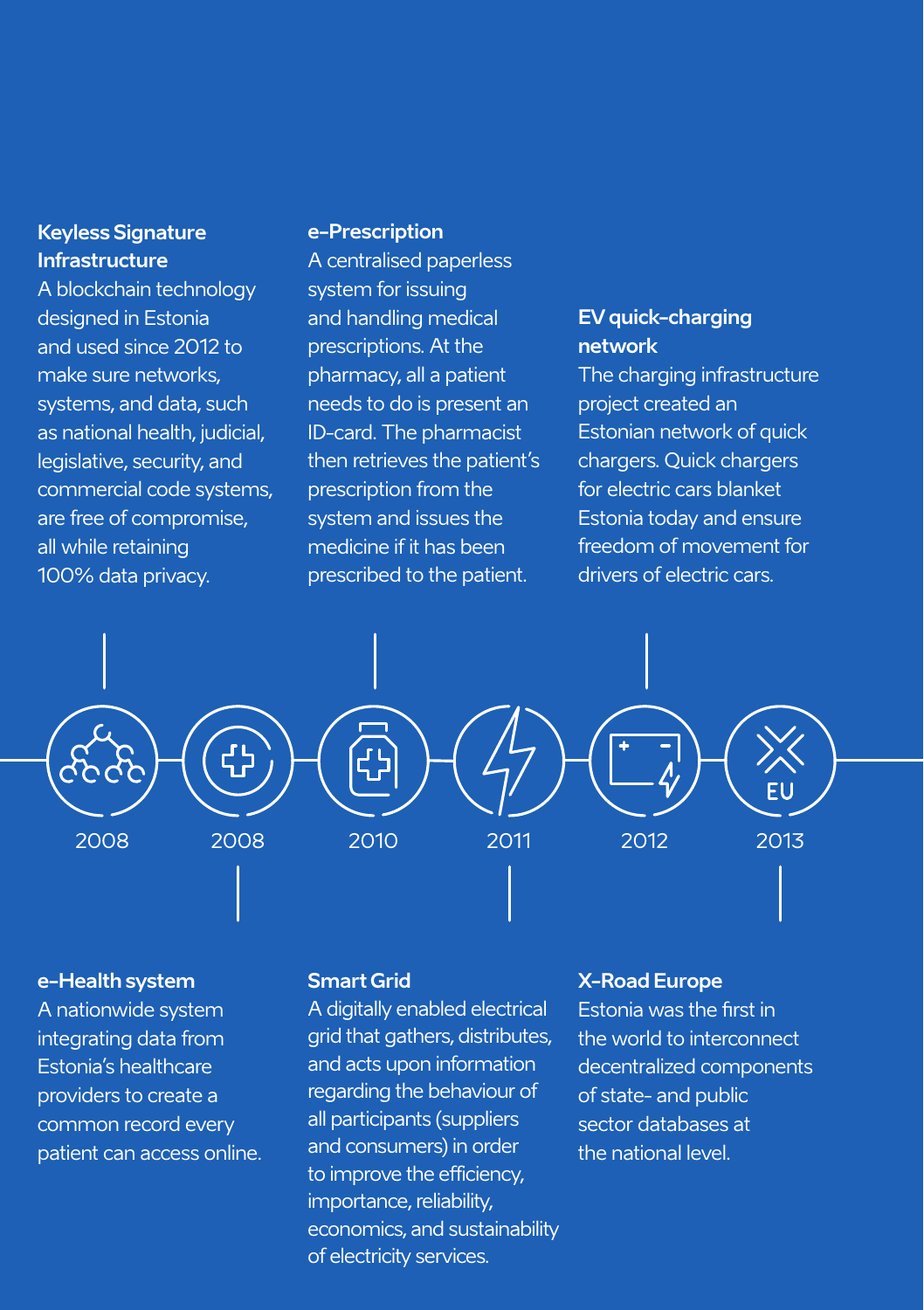#### **Data Embassy**

Currently in its testing period, the Data Embassy is an extension of the Estonian government in the cloud, meaning the state owns server resources outside its territorial boundaries. Estonia's first Data Embassy in Luxembourg will be operational by the end of 2017.

#### **e-Receipt**

A portal that enables end users to manage their receipts, as well as documents related to those, such as letters of guarantee and product manuals, in a single, convenient web environment.

#### **Reporting 3.0**

The goal of the Reporting 3.0 project is to reduce the burden on entrepreneurs concerning obligatory submission of data to state institutions by the automatisation  $of$  data flow



#### **e-Residency**

A transnational digital identity for which anyone in the world may apply allows the user to run a trusted location-independent EU business online with all the tools needed to conduct business globally.

### **Opening a bank account online**

Estonian law was amended to allow e-residents to open business bank accounts entirely online.

### **Testing intelligent transportation**

Estonia took an important step when the government made it legal to test self-driving vehicles on all national and local roads.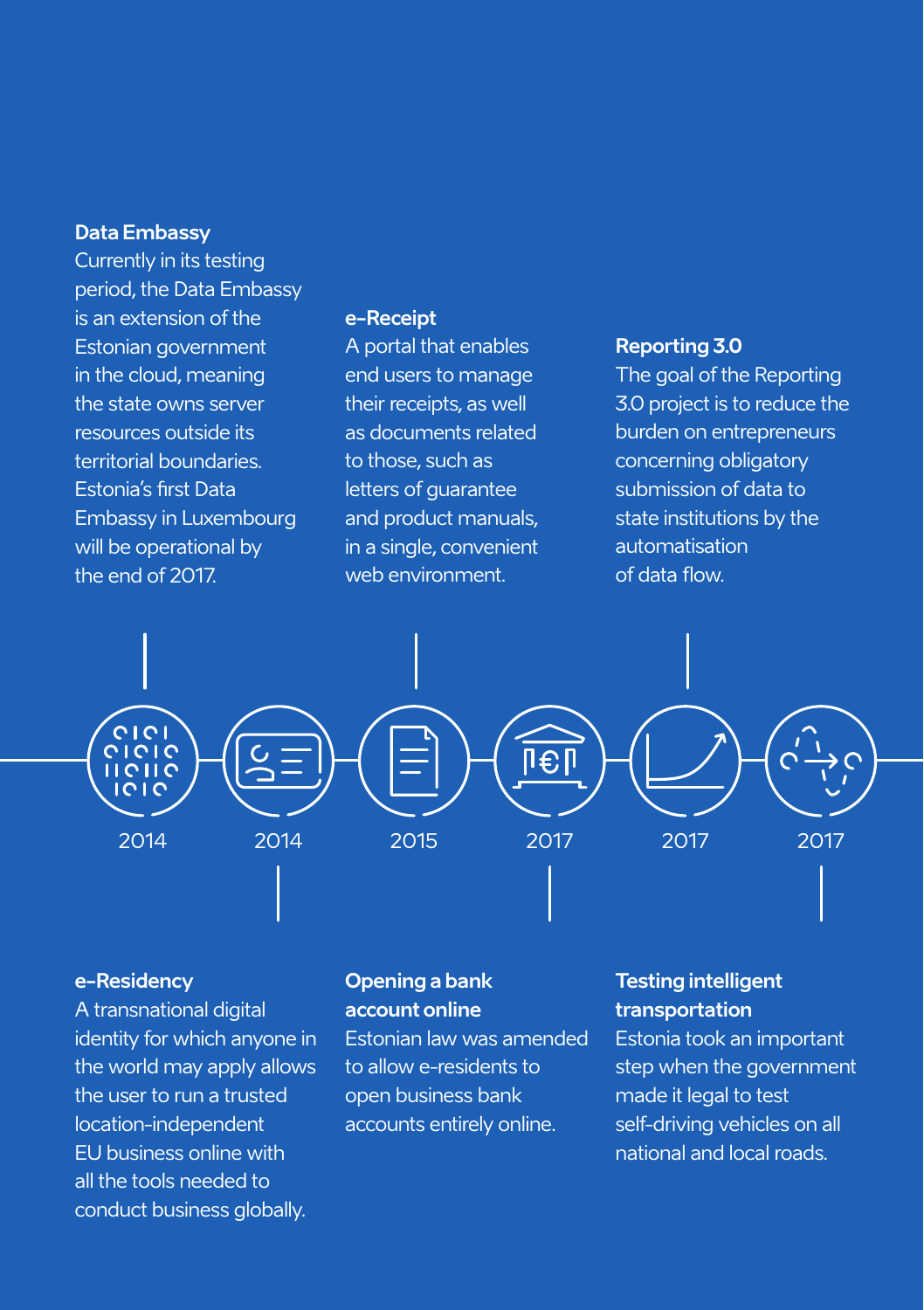# building blocks of e-Estonia

e-Estonia's success relies on an open-minded citizenry, who are eager to use e-solutions, and a strong infrastructure that has made it possible to build a safe and user-friendly e-services ecosystem.



#### **e-Governance**

Thanks to a safe, convenient, and flexible digital ecosystem, Estonia has reached an

unprecedented level of transparency in governance and built broad trust in its digital society. For example, our government uses e-Cabinet to pass laws, while citizens use i-Voting to have their say. As a result of digital signatures, Estonia annually saves 2% of GDP and has become a hassle-free environment for business and entrepreneurship. Estonia is probably the only country in the world where 99% of public services are available online 24/7.



#### **e-Identity**

Thanks to a digital identity issued to every Estonian and e-Resident of Estonia, the

country is years ahead of countries still trying to work out how to authenticate people without physical contact. In Estonia, every person can provide digital signatures using their ID-card, Mobile-ID, or Smart-ID, so they can safely identify themselves and use e-services. Digital signatures have been used in Estonia since 2002, and over 370 million signatures have been provided since then – this is more than in the entire European Union.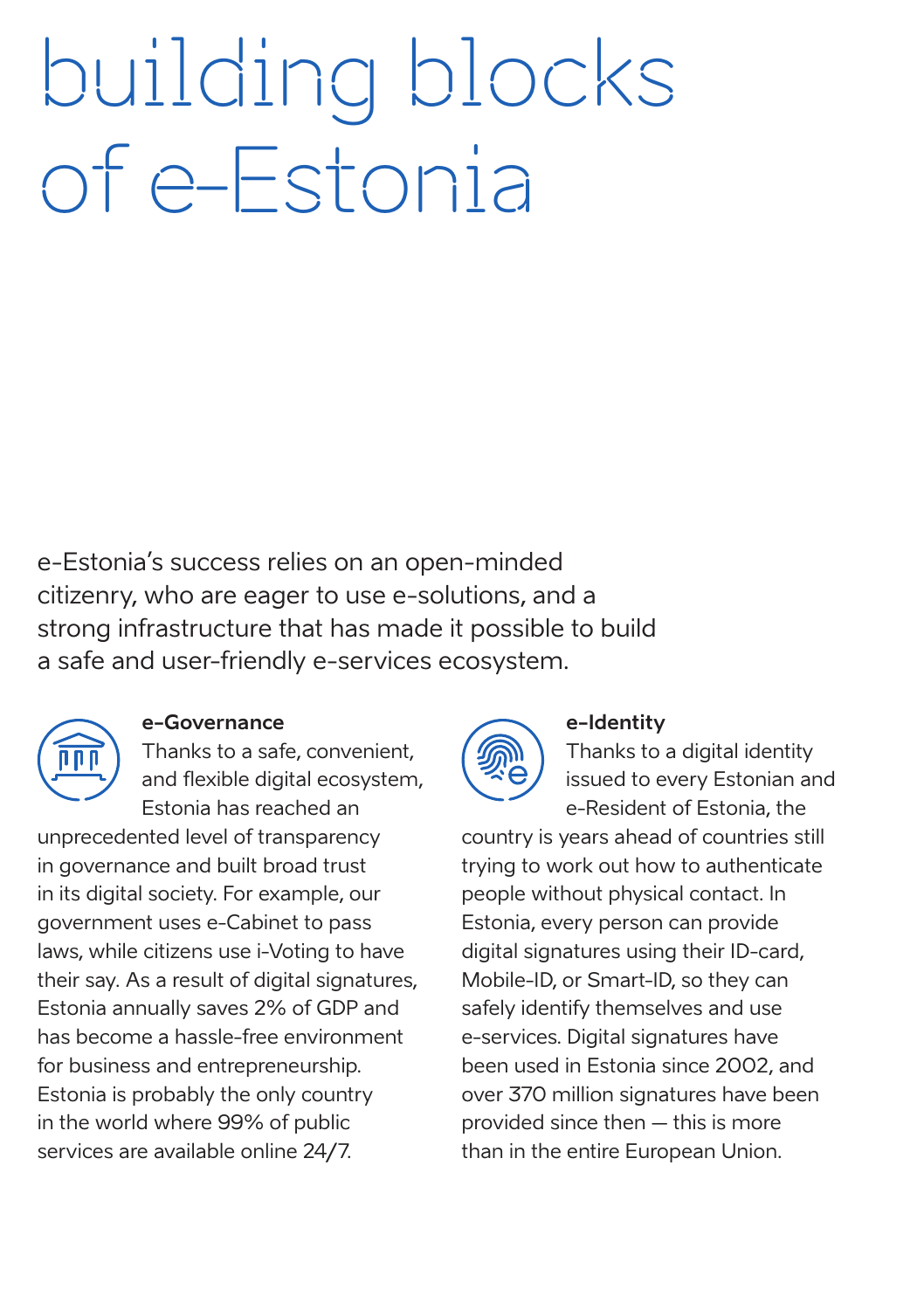Estonia is the first in the world to offer 99% of all public services online 24/7



#### **Interoperability services**

The 21st-century keywords, citizen-centred state, and service-oriented information

system, require information systems to function as an integrated whole to support citizens and organisations. To do that, organisations and information systems, such as the Population Register or State e-Services Portal, must be interoperable and able to work together so that data is requested from the citizen once. Estonia's solution for maintaining a modern state is the data exchange layer X-Road, which saves Estonians 800 years of working time every year.



#### **Security and safety**

Being a digital society means exposure to cyber threats. With solid investments in

cybersecurity infrastructure, Estonia has developed extensive expertise in this area, becoming one of the most recognised and valued international cybersecurity experts. After our

experience with cyberattacks in 2007, scalable KSI Blockchain technology was developed in Estonia. Besides securing its own e-services with blockchain, such as e-Law and e-Court, Estonia also became host to the NATO Cooperative Cyber Defence Centre of Excellence and the European IT agency. Also in regular use, e-Police, Alarm Centre, and e-Ambulance Fast Reaction keep Estonian streets safe.



#### **Healthcare**

Estonia's healthcare system has been revolutionised by innovative e-solutions.

Patients and doctors, not to mention hospitals and the government, benefit from convenient access and savings that e-services deliver. Each person in Estonia has an online e-Health Record and can use e-Prescription to get medicine without paper prescriptions. The electronic ID-card system and blockchain technology are used to ensure health data integrity and mitigate internal threats to data.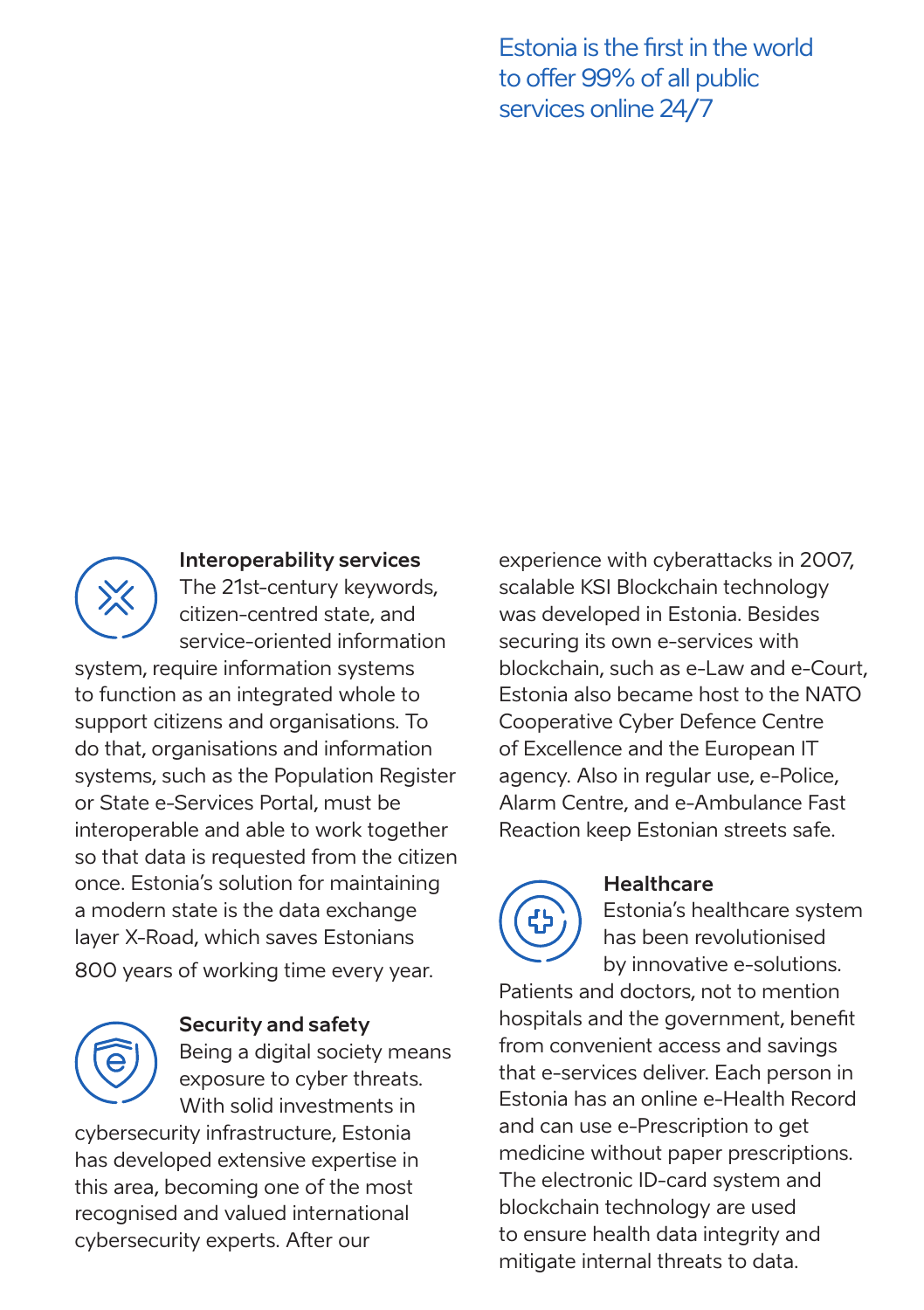Estonia was the first in the world in 2005 to vote using an internet-based solution

![](_page_15_Picture_1.jpeg)

![](_page_15_Picture_2.jpeg)

# **Location-based services**

Thanks to the location-based aspect of many of our public services, Estonia has been

able to increase the well-being and safety of its citizens. In 2000, Estonia made headlines by pioneering a system that can instantly pinpoint the location of any GSM mobile phone used to make an emergency call. Today, Estonia continues its commitment to innovation and new technologies by offering the opportunity to use Estonia as a test bed for self-driving technologies and intelligent transportation systems.

# No. 1 in mobile network coverage (Global IT Report 2016)

No. 6 in mobile broadband penetration (Global IT Report 2016)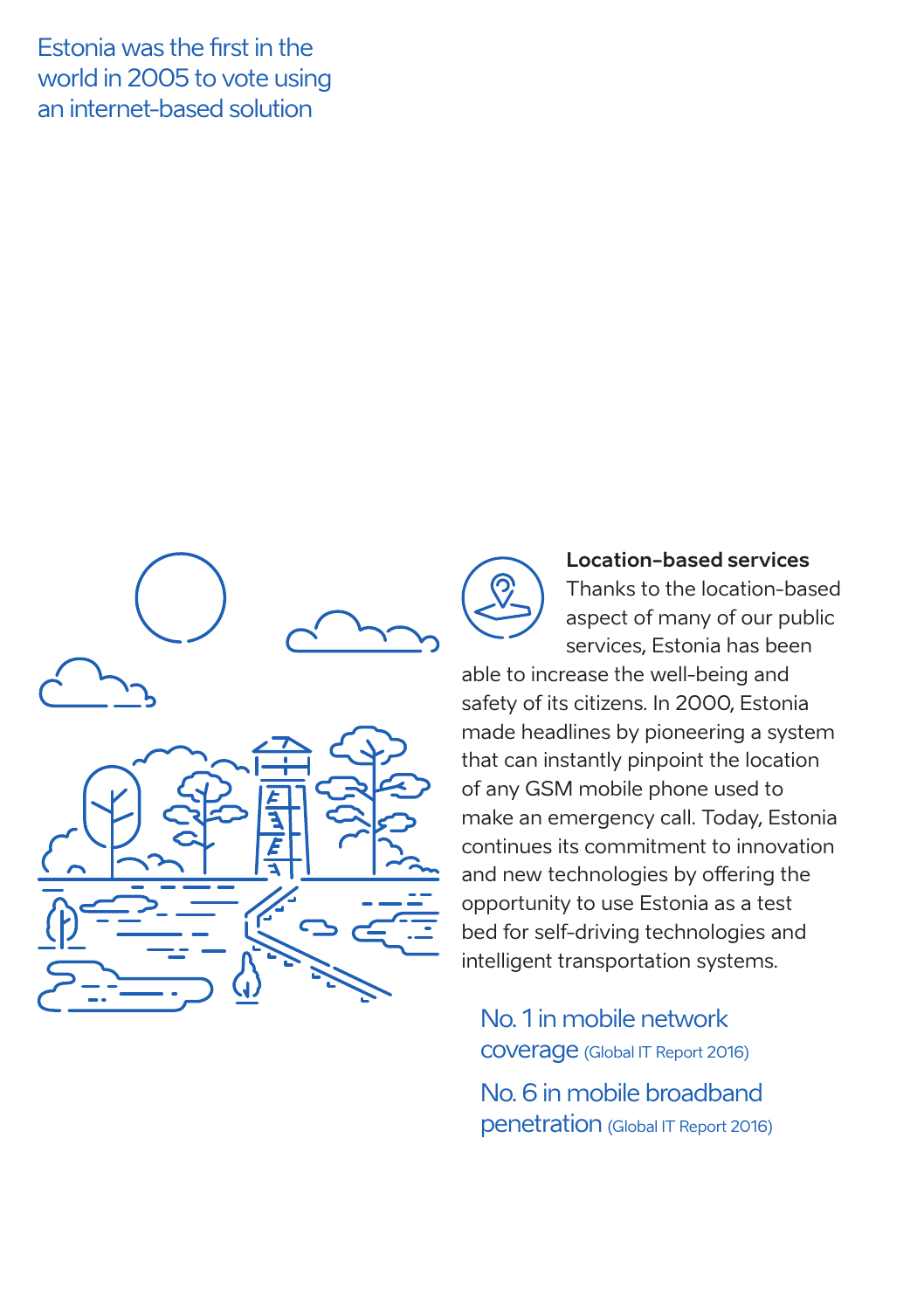![](_page_16_Picture_1.jpeg)

#### **Business and finance**

Modern e-solutions make setting up and running a business in Estonia quick

and easy. Estonian solutions like digital signatures, electronic tax filing, the e-Business Register, and the availability of public records online have pared down bureaucracy to a bare minimum and facilitated an environment where business is easy, yet also secured with blockchain technology. It's a simple fact: Where business is easy, business will grow. That's why Estonia is among the countries hosting the highest concentration of start-ups per capita.

# No. 1 in public services in the DESI index (EU Commission 2017) No. 3 in start-ups per capita (2016)

![](_page_16_Picture_6.jpeg)

#### **Education**

The goal of the educational digital revolution in Estonia is to implement modern

digital technology, such as e-School or the Estonian Educational Information System, more efficiently and effectively in learning and teaching, and to improve the digital skills of the entire nation. For example, our goal includes ensuring that every student receives the knowledge and skills to access the modern digital infrastructure for future use. Estonia's success in the digital revolution is reflected in the fact that twice as many students pursue IT-careers in Estonia versus the average in other OECD countries.

# No. 1 in the Digital Development Index (Barclays 2016)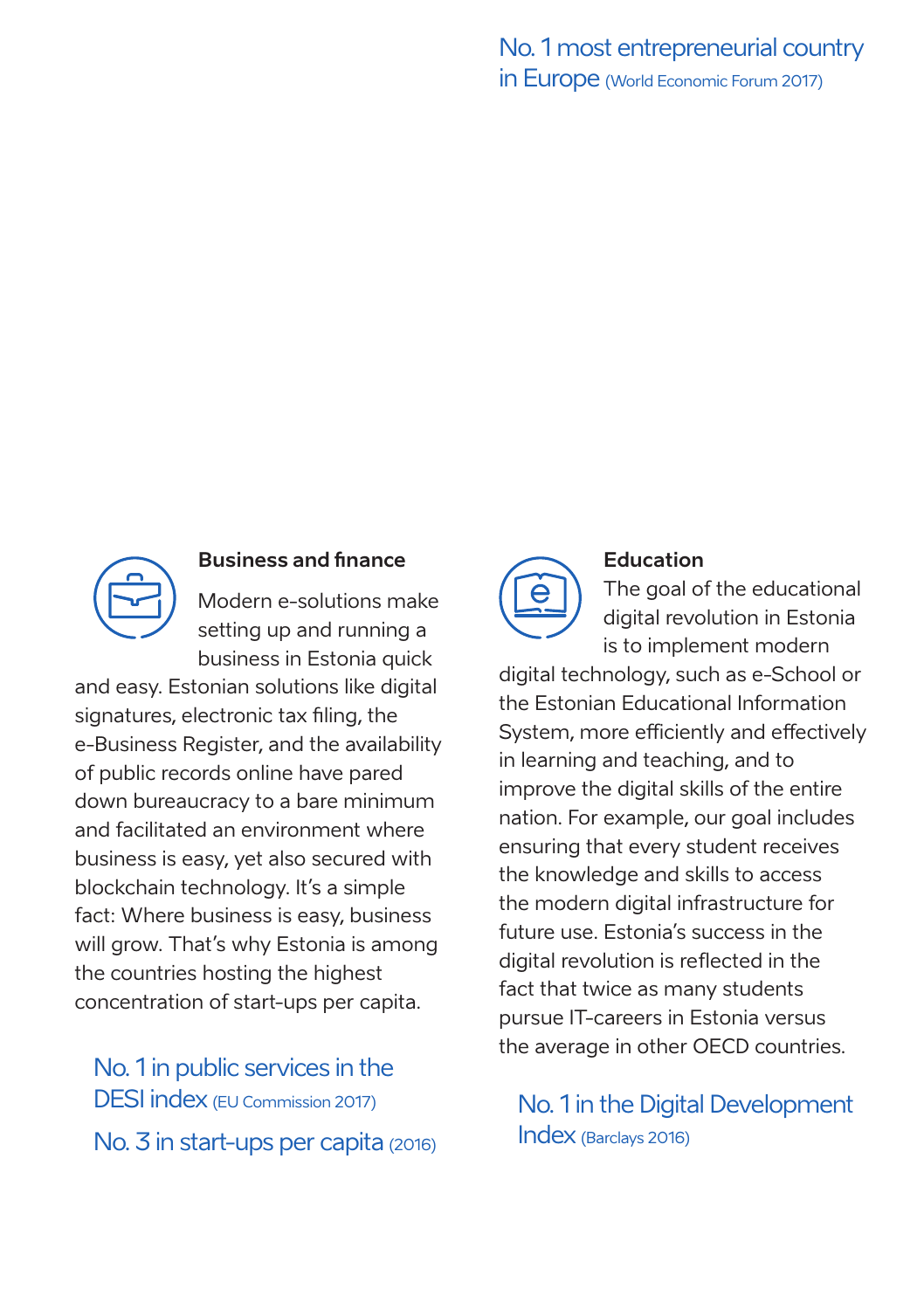# an ambitious future

Successful countries must be ready to experiment. Building e-Estonia, one of the most advanced e-societies in the world, has involved continuous experimentation and learning from mistakes. Estonia sees the natural next step in the evolution of the e-state as moving basic services into a fully digital mode: Things can be done for citizens automatically and, in a sense, invisibly.

In order to remain an innovative, effective, and successful Northern European country that leads by example, we need to continue executing our vision of becoming a safe e-state with automatic e-services available 24/7.

![](_page_17_Picture_3.jpeg)

### **A new digital nation** e-Residency is building a new digital nation for citizens of the world where no-one

is held back from their entrepreneurial potential because of where they choose to work or reside. This has enormous potential for unlocking global growth by democratising access to entrepreneurship and e-commerce.

We believe that countries will one day compete for e-residents based on the quality of their public e-services and their business environment.

![](_page_17_Picture_7.jpeg)

### **Data Embassy**

The Data Embassy is an extension in the cloud of the Estonian government, which

means the state owns server resources outside its territorial boundaries. This is an innovative concept for handling state information, since states usually store their information within their physical boundaries. Data Embassy resources are under Estonian state control, secured against cyberattacks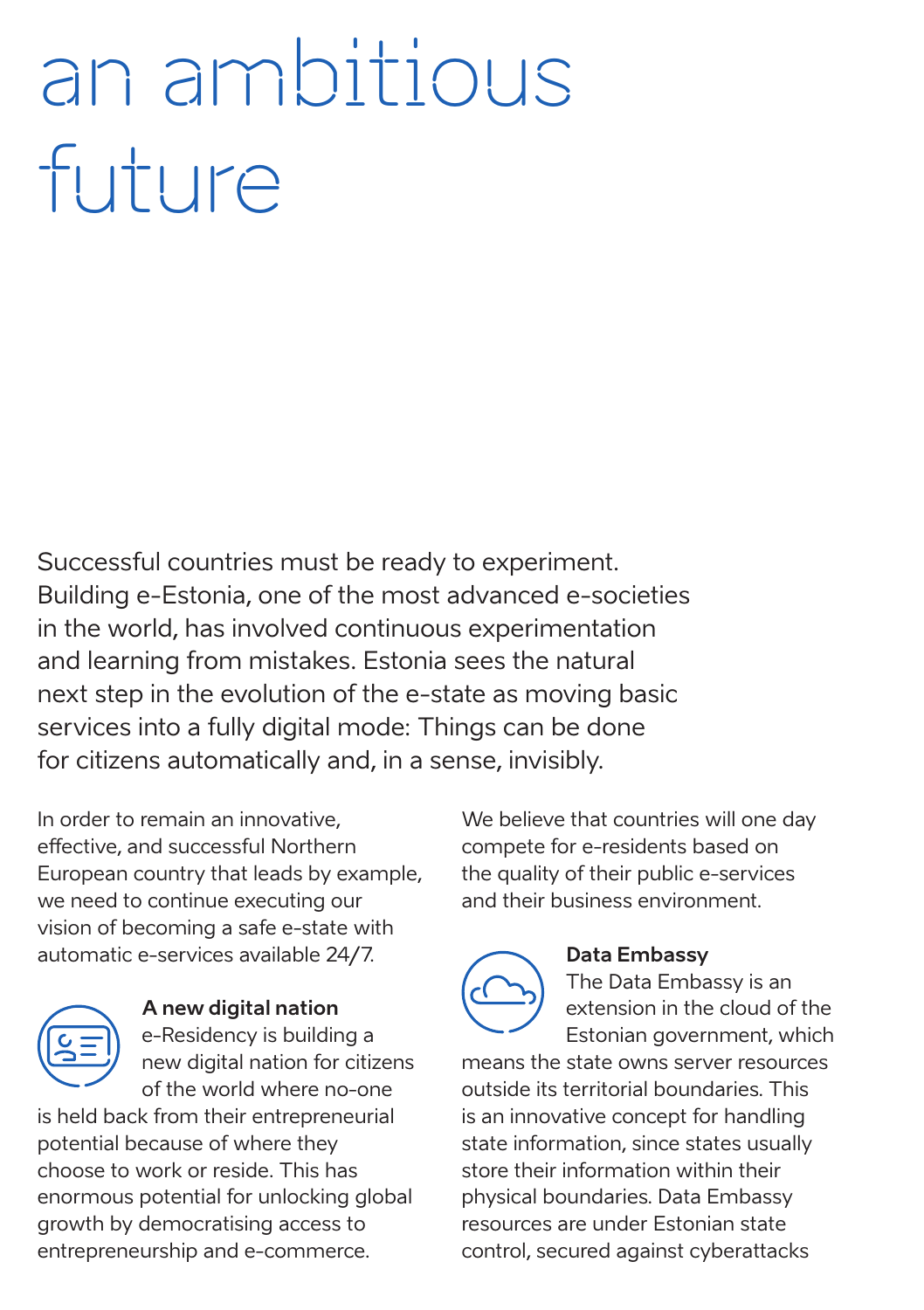Estonia is the first country to offer e-Residency – a government-issued digital identity available to anyone in the world interested in running a global EU company fully online

or crisis situations with KSI blockchain technology and are capable not only of providing data backups, but also of operating the most critical services.

![](_page_18_Picture_2.jpeg)

#### **Blockchain**

Although blockchain has only become a hot technology in the private sector in

recent years, Estonia has been testing the technology since 2008 and is leading the blockchain revolution. In order to provide an unchangeable historical data record, the technology has been in active use since 2012 in Estonia's registries, such as national health, judicial, legislative, security, and commercial code systems. There are plans to extend its use to other spheres, such as personal medicine, cybersecurity, and data embassies.

## **Cross-border data exchange**

As businesses and citizens become more mobile, the

need for truly international e-services becomes all the more pressing to remove the red tape involved in the cross-border movement of people and companies. Estonia has begun this work with a public sector data exchange facility, established between Finland and Estonia in 2017. Estonia hopes that cross-border data exchange will soon become possible between all European countries.

![](_page_18_Picture_9.jpeg)

#### **Intelligent transportation**

Estonia is already an innovation leader in IT with electronic identity cards,

i-Voting, and e-Residency. In 2017, we took another important step when the government made it legal to test self-driving vehicles on all national and local roads. We believe that self-driving technology helps improve road safety and road use efficiency.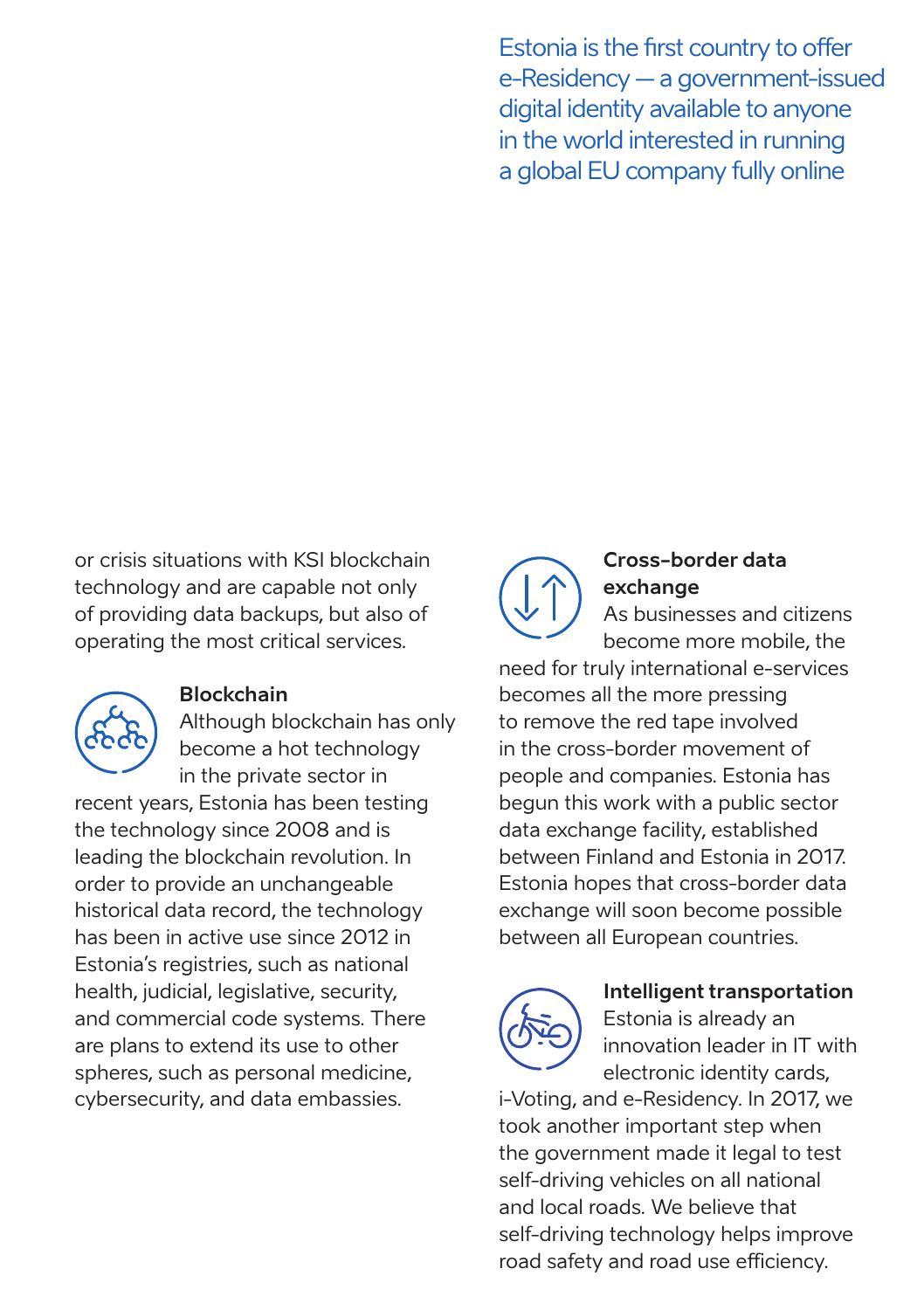Estonia was first in the world to test and use blockchain technology for government

With self-driving cars, Estonia will continue its commitment to providing a state-of-the-art platform for innovation and new technologies as it already has all the prerequisites in place.

![](_page_19_Picture_2.jpeg)

### **Reporting 3.0**

The goal of Reporting 3.0 is to reduce entrepreneurs' burden of obligatory data

submission to state institutions. A new e-Tax and Customs Board portal will be completed in 2020, where the information exchange between companies and the tax authority will be automatic and require only the granting of access to data. This will save time and money, allowing companies to focus on growth and productivity.

![](_page_19_Picture_6.jpeg)

### **Healthcare 4.0**

Healthcare 4.0 is Estonia's solution for the future. First, thanks to personalised

medicine and genome-based analysis, people will become more aware of the factors influencing their health, and individuals will take more responsibility for managing their own health. Second, patients will be able to access information wherever they happen to be at a time of their choosing, enabled by point-of-care devices – equipment provided by the state that patients may use themselves. Finally, Estonia will provide global health accounts and introduce the benefits of medical procedures based on artificial intelligence.

![](_page_19_Picture_11.jpeg)

### **Digital transformation in education**

We in Estonia believe that raising smarter kids is the

smartest investment a country can make. But we also understand the importance of lifelong learning. Estonia's educational digital revolution implements modern digital technology more efficiently and effectively in learning and teaching, improving the digital skills of the entire nation. One example: by 2020 all study materials in Estonia will be digitized and available through an e-schoolbag.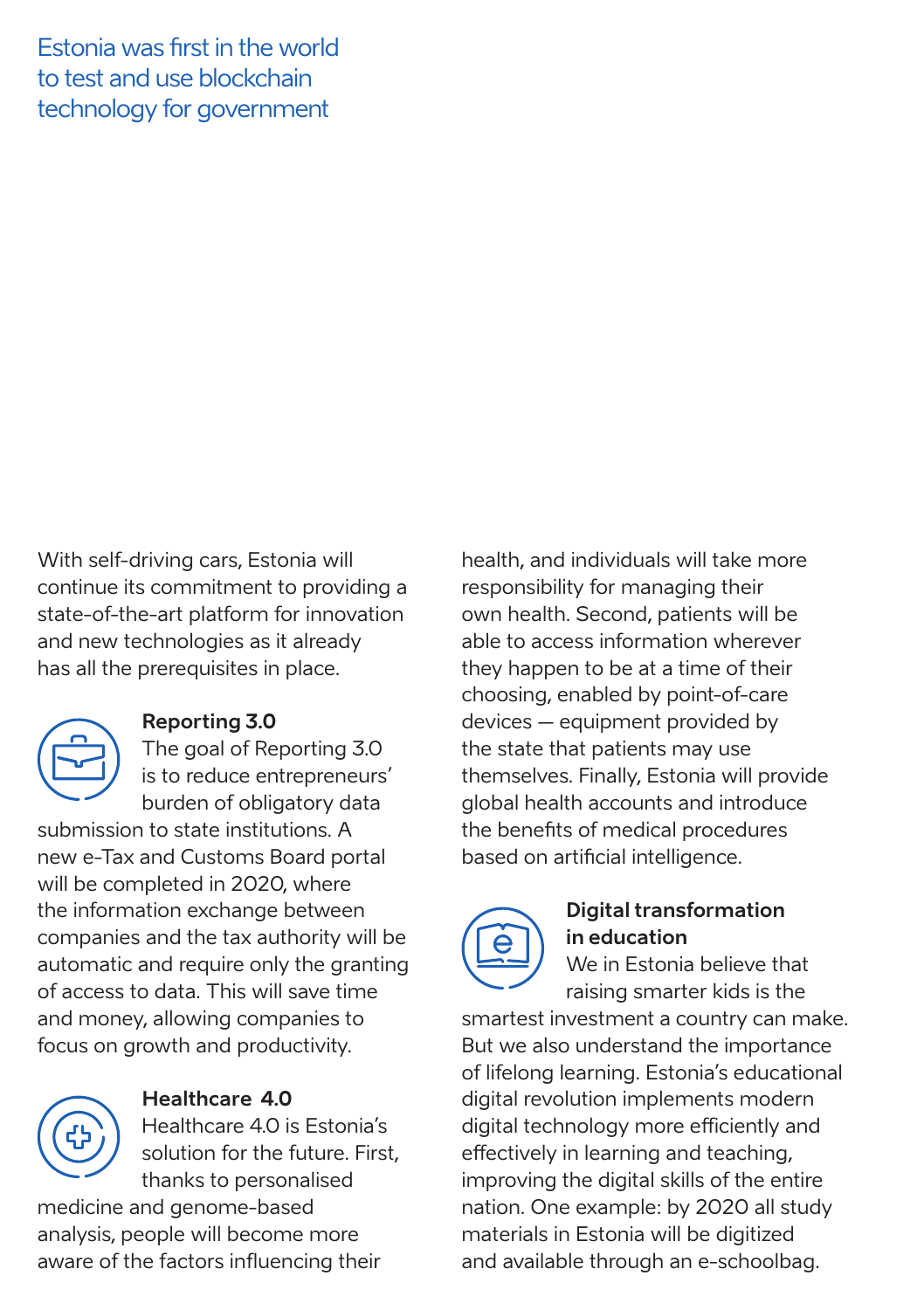Estonia was first in the world to interconnect decentralised components of state and public sector databases at a national level

![](_page_20_Picture_1.jpeg)

#### **Industry 4.0**

Introduction of Industry 4.0-type solutions could impact everything from

how quality is monitored to how much effort goes into supply chain management. Several players in Estonia's ICT sector focus on Industry 4.0 solutions development. At the centre of their strategy is a concept called Real-Time Factory which, as the name suggests, allows managers to track key performance indicators in real time, showing where improvements can be made and allowing the entire factory to operate as one integrated system. Tallinn-based SimFactory, for example, specializes in helping electronics manufacturers adopt the Real-Time Factory approach, giving them the kind of data-driven production that can streamline every aspect of their operations.

![](_page_20_Picture_5.jpeg)

#### **Real-Time Economy**

The-Real Time Economy (RTE) is an environment where financial and

administrative transactions connecting citizens, business and public-sector entities are in structured standardized digital form. These transactions are increasingly generated automatically and completed in real time without store and forward processes. Digital services should be designed so that they are easy to use and secure for the EU citizen (also for the handicapped and those who do not use the internet). Incentives should be provided for the migration from paper, e-mail, and manual versions, and data connected from all relevant sources. For example, solutions like real-time payments, e-ID services, real-time e-Invoicing, and e-Receipts, automated and realtime accounting and VAT-reporting, automated credit and investment risk evaluation and processing, can hugely benefit the digital single market through direct cost savings.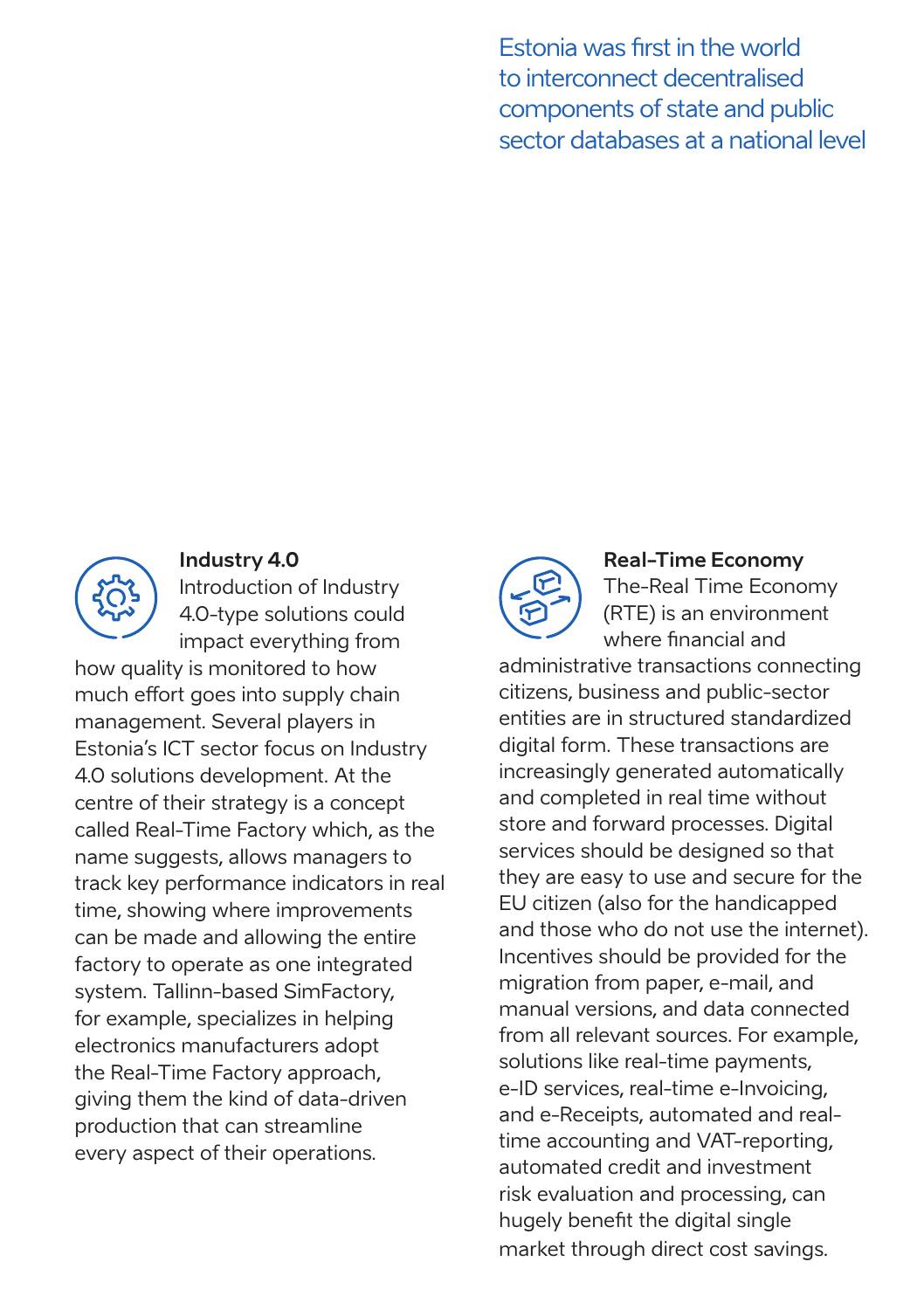# IT sector

IT plays a central role in Estonian life because people trust IT solutions. Essential e-solutions in Estonia that enable the digital society to function smoothly were all built by local Estonian companies. Our IT sector has over 20 years of expertise and experience in automating public and private sector services. Today, virtually all staterelated operations can be done online 24/7 – prescriptions are issued digitally and only a tiny fraction of individual

tax declarations are filed on paper. To date, Estonia has shared its e-governance journey with 60 governments and exported its solutions to over 130 countries around the world. The Estonian IT sector and ambitious start-up community (known affectionately as the Estonian Mafia) dare to create innovative e-services that change the world – from Skype to e-Residency.

# the Estonian ICT cluster

The Estonian ICT cluster is the main force behind cooperation and development in the Estonian IT sector. It forms a collaborative platform for enterprises which combines competences and provides access to a dynamic network of companies. For example, most public and private e-solutions in Estonia have been made using ICT cluster partners. Through the ICT cluster, Estonian IT companies

can cooperate in order to find partners and develop new solutions, create new products, and improve their competitive ability on international markets.

#### **Contact:**

Doris Põld +372 511 4411

Cluster Manager Cluster Project Manager doris.pold@itl.ee maarja.rannama@itl.ee Maarja Rannama +372 5558 2672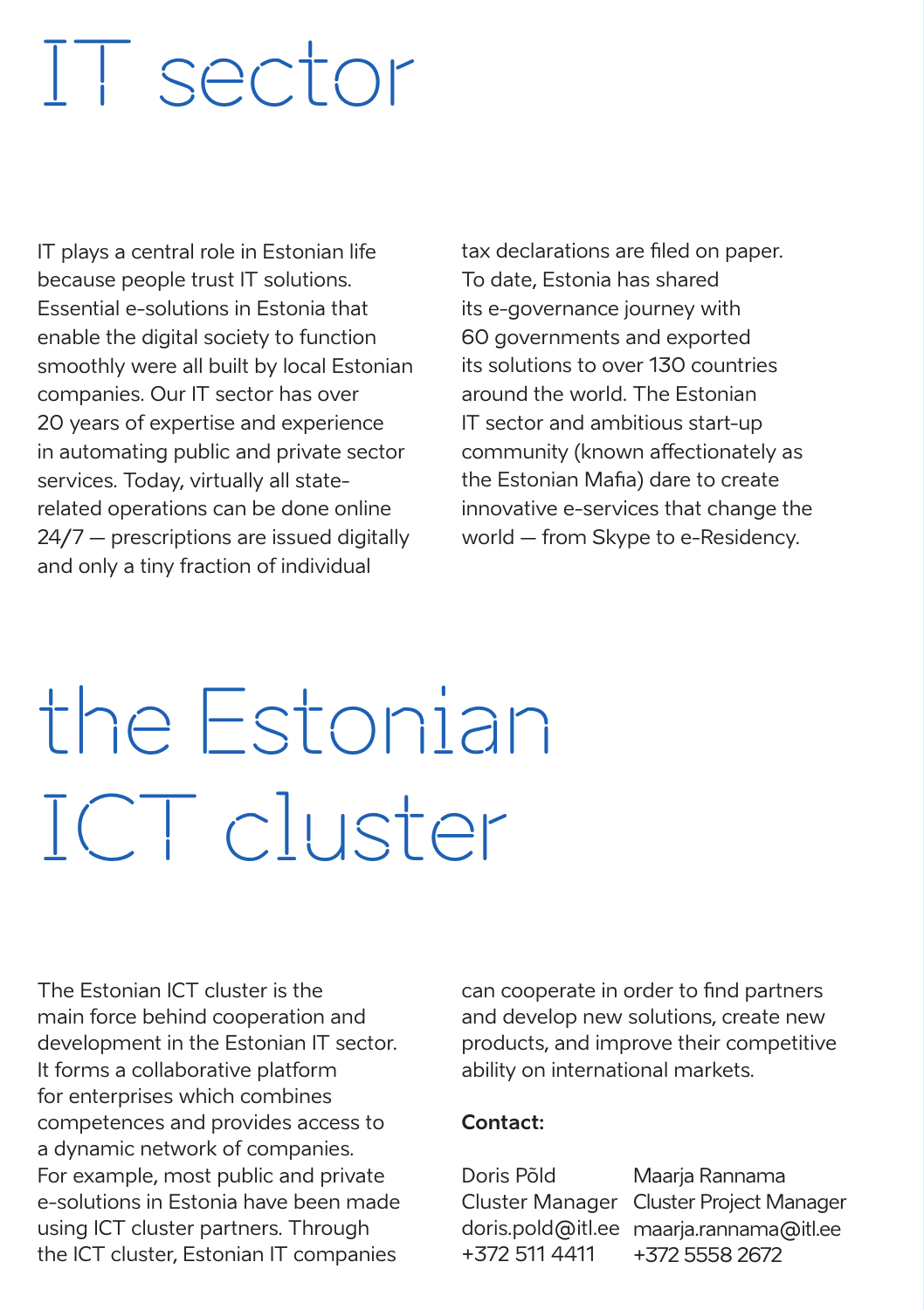# the e-state of mind

The e-Estonia Showroom is an executive brie ng centre and innovation hub, offering a full overview of Estonia's e-solutions. Our goal is to inspire global policymakers, political leaders, corporate executives, investors, and the international media with Estonia's success story and build links to leading IT service providers.

# 45,000 visitors and 2,700 delegations hosted from 130 countries

The e-Estonia Showroom operates in a 360 square-metre space and includes hands-on exhibits. We have hosted 45,000 visitors and 2,700 delegations from 130 countries. Working closely with our public and private sector partners, we astound delegations by tailoring the content of every brie ng to suit guests

and their needs, focusing on presenting the e-Estonia concept and coordinating G2G, B2G, and B2B relations.

# 360 m2 with hands-on exhibits

During the visit, guests receive an inspirational introduction about the underlying mechanisms involved in digitising a society, an overview of the main challenges and policies, an understanding of the infrastructure, e-solutions, and services as well as contact with the IT industry. Apart from hosting delegations and arranging B2B meetings, we can also create custom-tailored visit programmes and deliver professional presentations at international conferences and events.

**Get in touch and book a visit online: e-estonia.com**

# The showroom is convenient-<br>  $\begin{array}{ccc}\n\bullet & \bullet & \bullet \\
\bullet & \bullet & \bullet\n\end{array}$   $\begin{array}{ccc}\n\bullet & \bullet & \bullet \\
\bullet & \bullet & \bullet \\
\bullet & \bullet & \bullet\n\end{array}$   $\begin{array}{ccc}\n\bullet & \bullet & \bullet & \bullet \\
\bullet & \bullet & \bullet & \bullet \\
\bullet & \bullet & \bullet & \bullet \\
\bullet & \bullet & \bullet & \bullet\n\end{array}$   $\begin{array}{ccc}\n\bullet & \bullet & \bullet & \bullet \\
\bullet & \bullet & \bullet & \bullet \\
\bullet & \bullet & \bullet & \bullet \\
\bullet & \bullet & \$

![](_page_22_Picture_9.jpeg)

ly located just a two-minute drive from the airport and seven minutes from the city centre: 2a Lõõtsa, 11415 Tallinn, Estonia